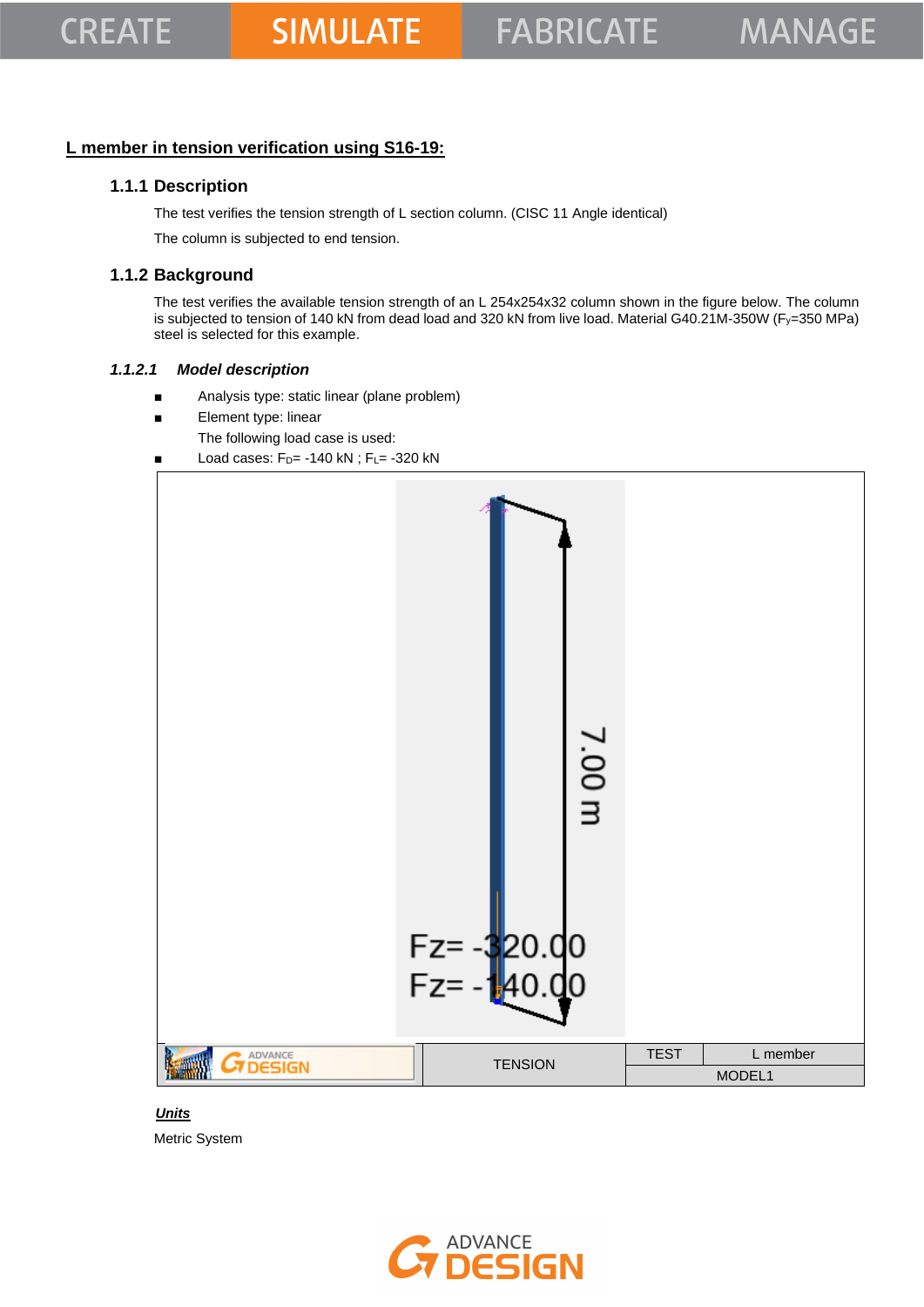## **CREATE**

### **Geometry**

■ Cross section:

| Dimensions and surface area | <b>Properties</b>   |                        |                           |                           |
|-----------------------------|---------------------|------------------------|---------------------------|---------------------------|
| ٠                           | Area                |                        | <b>Strong Axis (Y-Y)</b>  |                           |
|                             | $\boldsymbol{A}$    | 151.00 cm <sup>2</sup> | <b>l</b> y                | $9050$ $cm4$              |
|                             | Depth               |                        | $\mathbb{S}_y$            | $1211.68$ cm <sup>3</sup> |
|                             | $\boldsymbol{h}$    | 25.40 cm               | $Z_{y}$                   | $0.0 \text{ cm}^3$        |
|                             | <b>Thickness</b>    |                        | Weak Axis (Z-Z)           |                           |
|                             | $\pmb{t}$           | $3.18$ cm              | Iz                        | $9050$ $cm4$              |
|                             | <b>Filet radius</b> |                        | Sz                        | $1211.68$ cm <sup>3</sup> |
|                             | $\mathbf{r}$        | $1.58$ cm              | Zz                        | $0.0 \text{ cm}^3$        |
|                             |                     |                        | Shear area                |                           |
|                             |                     |                        | $A_{y}$                   | $0.00 \text{ cm}^2$       |
|                             |                     |                        | $A_z$                     | $0.00 \text{ cm}^2$       |
|                             |                     |                        | <b>Torsional constant</b> |                           |
|                             |                     |                        | J                         | $510.00 \text{ cm}^4$     |
|                             |                     |                        | <b>Warping constant</b>   |                           |
|                             |                     |                        | $c_{w}$                   | 24100 cm <sup>6</sup>     |
|                             |                     |                        |                           |                           |
|                             |                     |                        |                           |                           |
|                             |                     |                        |                           |                           |
|                             | L 254x254x32        |                        |                           |                           |

Beam length: L =700 cm

### Materials properties

Steel G40.21M-350W is used. The following characteristics are used in relation to this material:

- $\blacksquare$  Yield strength  $f_y=350$  MPa
- Longitudinal elastic modulus: E=200000 MPa
- Shear modulus of rigidity: G=76923.1 MPa

#### Boundary conditions

The boundary conditions are described below:

- Outer:
	- ► Support at  $X = 700$  cm (Restraints: TX, TY, TZ, Rx, Ry, Rz)
- Inner: None.

#### **Loading**

The column is subjected to the following load combinations and actions:

- $ULS: q = 1.25 \times D + 1.5 \times L$
- $\blacksquare$  LSS: q =1 x D + 1 x L

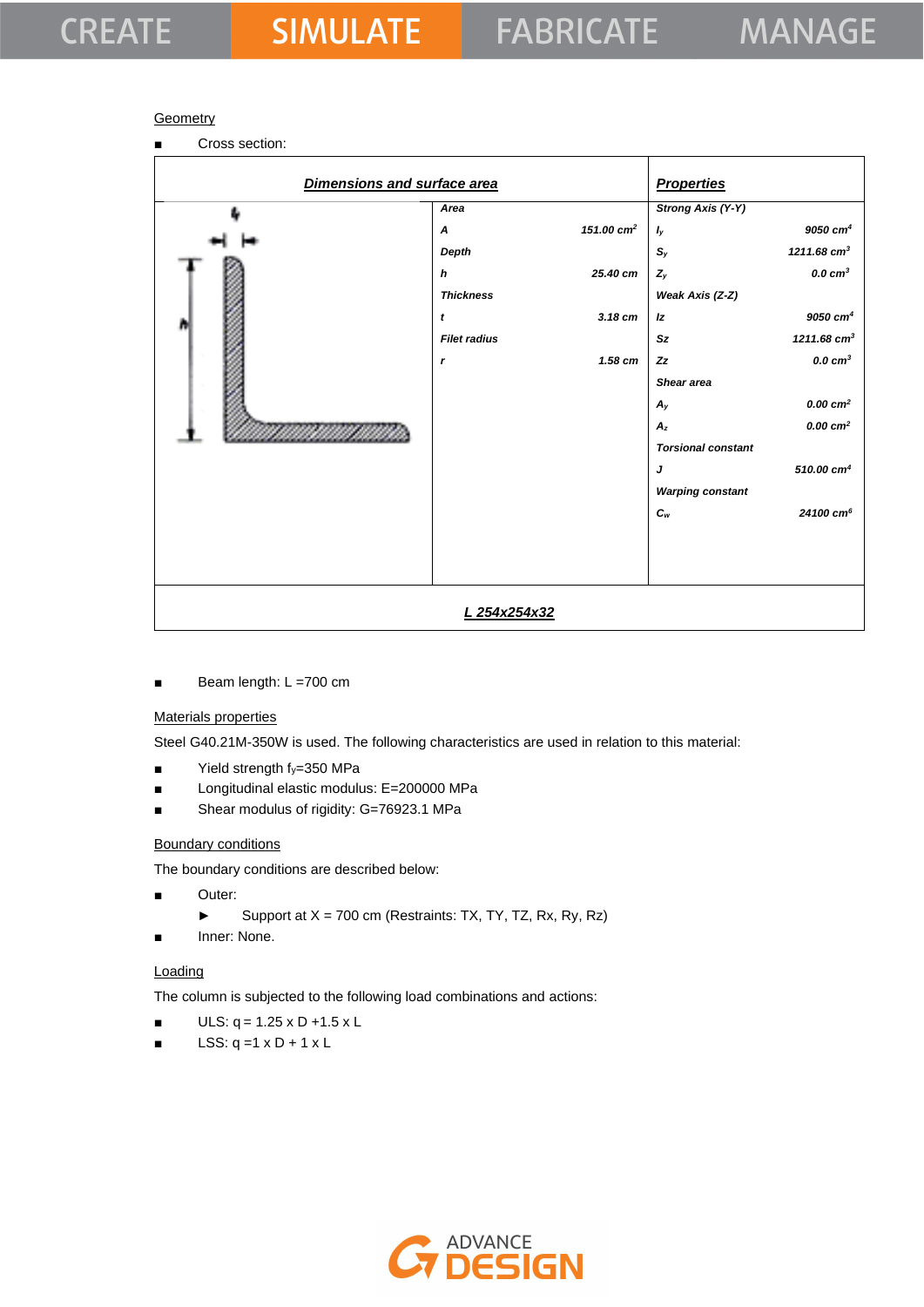## **CREATE**

# **SIMULATE**

### *1.1.2.2 Reference results in calculating*

### Reference solution

From the NBC 2015, the required tension strength for the design is:

| ULS                                       |  |
|-------------------------------------------|--|
| $ Fx  = 1.25 \times 140 + 1.5 \times 320$ |  |
| $ Fx  = 655 kN$                           |  |
|                                           |  |
|                                           |  |

The Factored tensile resistance  $T_r$  of a member subjected to axial tension is computed from the clause 13.2:

$$
T_r = \phi \times Ag \times Fy
$$

In order to verify the plasticity of the gross section with the factored load computed at ULS:

**ULS**  $\phi = 0.\overline{9}$  $T_r = \phi \times Ag \times Fy = 0.9 \times 15100 \times 350$  $= 4756.5 kN$  $T_f = Fx = 655 kN < T_r = 4756.5 kN$  O.K Work ratio:  $T_f$  $\sqrt{T_r} = 13.77\%$ 

Since the member is under tension forces only the verification of bending resistance and combined forces is unnecessary.

**Finite elements modeling**

- Linear element: S beam,
- 6 nodes,
- 1 linear element.

#### *1.1.2.3 Results comparison*

| <b>Result name</b> | <b>Result description</b>   | Reference value | AD value  | <b>Percent</b><br><b>Difference</b> |
|--------------------|-----------------------------|-----------------|-----------|-------------------------------------|
| Tr                 | Factored tensile resistance | 4756.5 kN       | 4756.5 kN | $0.00\%$                            |
|                    | Design ratio                | 13.77%          | 14%       | 1.64%                               |